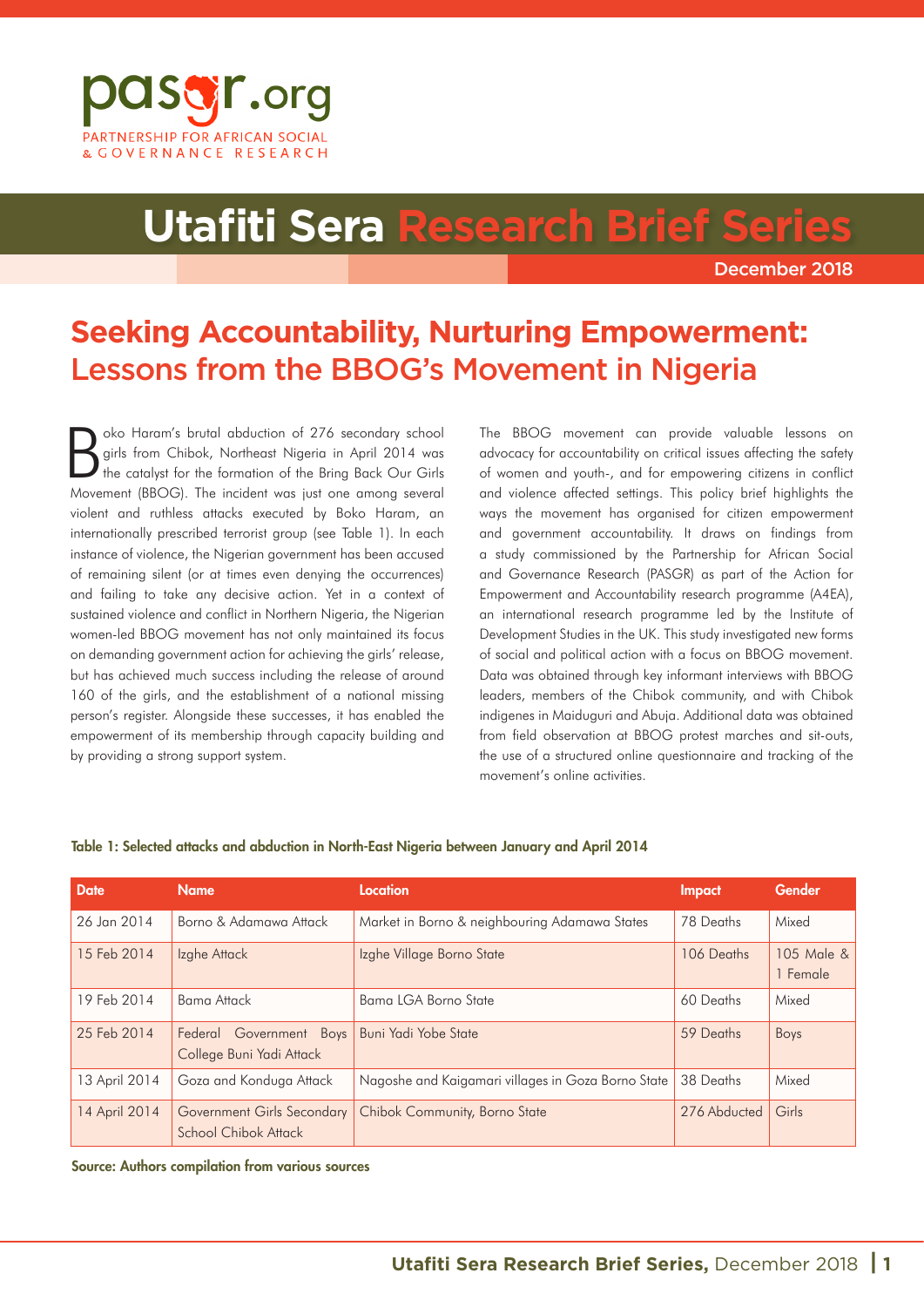### **The BBOG Movement**

The BBOG movement began via social media on 23 April 2014. Protesters appeared on the streets of Abuja on 30 April 2014 led by concerned Nigerians, with a large group consisting of mostly women congregating at the Unity Fountain in Abuja. The movement was conceived by former minister, Dr Obi Ezekwesili (its first chairperson) and took to social media with the popular #BringBackOurGirls hashtag. It has since attracted Nigerians from all walks of life – including political leaders, celebrities, youth activists, and, human rights groups across age, gender, religion, ethnicity and social status.

The aim of the movement is to lobby the Nigerian government to act on bringing back the abducted girls alive and safe, by whatever legitimate means possible. To date, the movement has been accredited with the release of about 160 of the abducted girls. It continues to push for the release of the other remaining girls as well as supporting other accountability initiatives around youth safety. In the process of this advocacy, BBOG has successfully empowered many women who had hitherto been unknown, unseen or unheard.

# **Empowering Members**

According to Eyben (2012: 2), 'women's empowerment happens when individuals and organised groups are able to imagine their world differently and to realise that vision by changing the relations of power …' Eyben sees 'women's empowerment through grass-roots organisations and popular participation [as] one of the most important steps towards changing historical relations of inequality and exclusion' (2012: 6). Yet, articulating voices and challenging structures as a way of increasing citizens' power, typically creates tensions between those who have power and those being empowered. Therefore, empowerment is neither easy nor widely accepted by everyone especially in traditional and conservative societies; this is even more the case in settings affected by conflict and violence.

Those whose voices have often been suppressed bear the brunt of conflict and violence. They are doubly disadvantaged: in peace times, they are powerless; in times of conflict, they are worse off. Boko Haram's activities in Northern Nigeria, for instance, continue to create a security vacuum within the region. The group has engaged in guerrilla warfare against the Nigerian government and its citizens for the last decade and poses a threat to survival in the region (Azama, 2015). Statistics from a recently concluded research by IFRA Nigeria and the African Studies Centre Leiden suggests high fatality rates in the area are due to endemic communal clashes (Pérouse 2016).

The security situation in the Northern region continues to deteriorate with increasing attacks on herders, and the government seemingly powerless to end Boko Haram's activities. Schools have become unsafe in the region due to incessant attacks and kidnapping, making it increasingly difficult for excluded and suppressed groups to gain any power.

Yet despite this difficult context, BBOG movement has managed to support the empowerment of its members; predominantly women, through capacity building initiatives such as providing communications skills, exposing them to advocacy methodologies, and giving them a voice. One of the members of the sit-out team at Unity Fountain in Abuja said:

"… BBOG is a school, personally for someone like me, I never knew I have a voice, I found my voice here; I found my voice at the Fountain. Then the education we got from it is not just to come and stand and demand anything, there are so many things: the issue of governance, the issue of demand and supply, the issue of knowing where your rights starts and so many things.

Another member at a project event said:

"The BBOG has given members leadership skills – BBOG has enabled ordinary people to even address the UN. (Oluwajulugbe, 2018)."

This sense of voice and empowerment has subsequently enabled members of the group to look beyond the specific issue of the Chibok girls' abduction and to engage with broader issues of governance, accountability and transparency. The movement has been able to put a spotlight on the challenges faced by millions of internally displaced people (IDP's) who have previously been invisible. They also promoted the Safe School Initiative (SSI), which raises the issue of safety in schools, and which was taken up by former UK Prime Minister, Gordon Brown, with the special repertoire of the UN Secretary General. In the light of increased insecurity and kidnappings, BBOG also collaborated with the Human Rights Commission in establishing a Missing Persons Register at the Federal Government level in 2015. The register is a useful tool in challenging questionable government statistics. The skills and confidence acquired has enabled some of the women to take up leadership roles in organisations and situations outside of the BBOG.

### **Women Leadership in the Movement**

A defining feature of the BBOG movement is the centrality of women figures and leaders. Women figures such as Dr Obi Ezekwesili, Hajia Aisha Yusuf, Hajiya Saadatu Madi, Hadiza Bala Usman, Mariyam Uwais, Florence Ozor, and Maureen Kapiri have worked unrelentingly in establishing BBOG as a sustained point of convergence for pressing for a government response on bringing back the Chibok girls. This is a remarkable achievement in a predominantly patriarchal society where leadership roles are mainly occupied by men. The movement has remained largely women-led even though there are men in the ranks.

In seeking to empower people, organisations must bridge the gender and socio-cultural gaps between them and the people being empowered. BBOG members interact freely based on the issues in spite of their socio-economic, socio-cultural and religious backgrounds and statuses; the singularity of purpose has blurred these differences between and among members.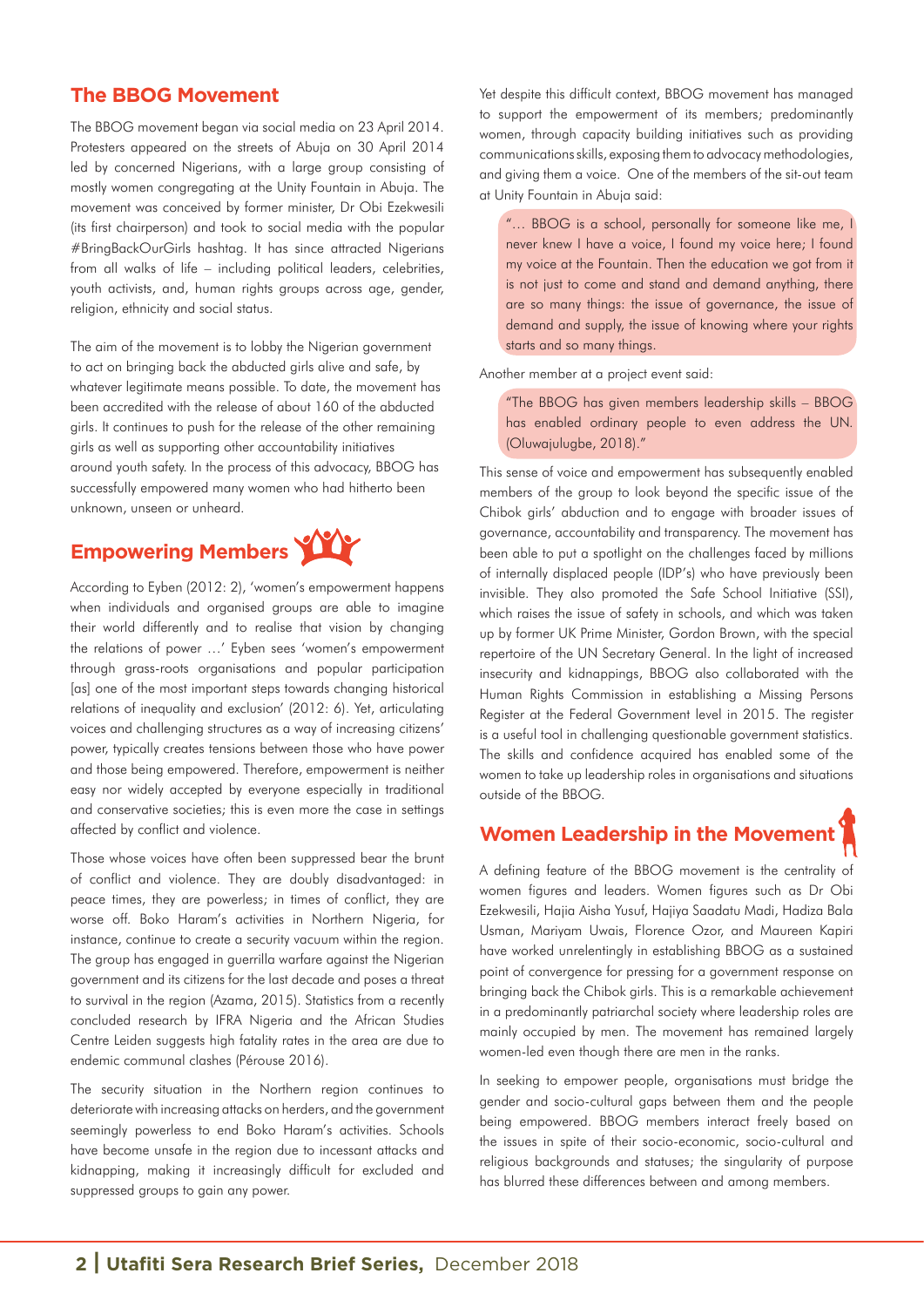Men and women from Chibok and neighbouring Bama community feel that the BBOG movement has given them a safe space and community of support amidst the numerous challenges and fears experienced over the years. One Chibok community member sees BBOG as a strong support system:

"I personally used to say that, I dread the day they will say the [BBOG] movement is over. And I will always demand from Dr Obi that it cannot be over, because of the problems of Nigeria…we will leave it to our children at the rate we are going."

# **Free Entry; Free Exit + PH**



One way the BBOG's movement has facilitated its members' empowerment is through having an effective organisational structure. As the movement began attracting more members, it became necessary to bring in some structure and order. The movement developed a three-tier structure with a Strategic Leadership Team at the centre. Other active members support the team by taking part in protests and daily sit-outs in Abuja and in weekly sit-outs in Lagos. Following them are the ordinary members of the movement, who come for daily sit-outs. These members come up with ideas for activities and ratify decisions made by the strategic team. The strategic team cannot implement any decision without first getting back to the sit out for approval.

The movement maintains a free entry, free exit principle. As a result, some of its members, including some in the leadership, left to become involved in other activities or simply stopped attending meetings. The free-exit principle empowers members of the movement in two ways: firstly, the absence of coercion allows trust to thrive and creates a conducive environment for learning. As one of the founding members of the movement remarked:

"When people know that they can come in and leave at any time, they are more relaxed to stay and participate."

Secondly, members can feel comfortable in transferring the leadership skills they have gained through practical experience in leading BBOG to other activities and movements. The key lesson here for organisations seeking to empower the voiceless is that making demands on them around their membership impinges on their rights, can further disempower them and deter them from participation.

#### **Multiple Tools, Multiple Channels**  ad Mo **to Push for Accountability**

BBOG relies strongly on social media for its communications. Its Twitter handle and Facebook accounts have thousands of followers, likes and other forms of engagement. The movement does, however, take a blended approach to advocacy and combines its online presence with a physical presence, especially in Abuja and Lagos. It uses multiple tools, such as mass media press releases, documentation, champions in the houses of parliament, linkages with schools through the 'adopt-a-girl' initiative, and street protests organised through the BBOG WhatsApp group, Facebook and agreed at daily sit-outs. The

street protests are held almost monthly to coincide with major events in the federal capital, while a protest is held annually in April to commemorate the Chibok kidnap. On this occasion, BBOG members march to the seat of government to reach out to policy makers and to maintain public attention and sympathy.

Adopting multiple channels of communication and advocacy has been advantageous for the movement. Had it adopted only one of the two channels, it may not have been able to reach as many followers as it has. With diversified sources of information, members are free to choose which channel works best for them. The method has been somewhat successful in exacting a response from the government. Pressure from the BBOG movement has resulted in the government issuing press releases, creating a Chibok desk, meeting with Chibok parents, and the stationing of a battalion in Chibok.

### **Aim for Quick Results with a Plan for the Long Haul**

م<br>المهن

The BBOG movement was intended as a short-term event. It was believed that a loud outcry would push the government into action, eventually leading to the release of the schoolgirls and an end to the violence in Northeast Nigeria. Nonetheless, the leaders had prepared for the long haul right from the start, with plans for continued advocacy until all the abducted schoolgirls are returned safely. At the time of this project's fieldwork in November 2017, the movement had held over 100 protests since its inception. Four years after their abduction, the objective is yet to be fully achieved with over 100 girls still held captive. This situation has provided the impetus to keep the movement going, empowering its members as it develops.

Empowering people at the margins is not a 100-metre dash, but rather a long endurance walk. Workshops, seminars and other advocacy activities that keep the issue of the girls' abduction in the public conscience, whilst also empowering BBOG members must be woven within a framework that can be sustained over time.

### **Key Lessons from the BBOG Movement on Advocacy for Accountability on Critical Issues Affecting the Safety of Women and Youths, and for Empowering Citizens in Conflict and Violence Affected Settings**

 $\bullet$ The BBOG movement emerged from the outrage provoked through a major act of terror: the abduction of 276 schoolgirls from Chibok in 2014. Its leaders harnessed the emotion raised around this act to develop a strong and sustained women-led movement. It makes a point of its independence, and being self-funded facilitates its continued political engagement. In a context of instability where people are hurting, BBOG shows the importance of providing a space